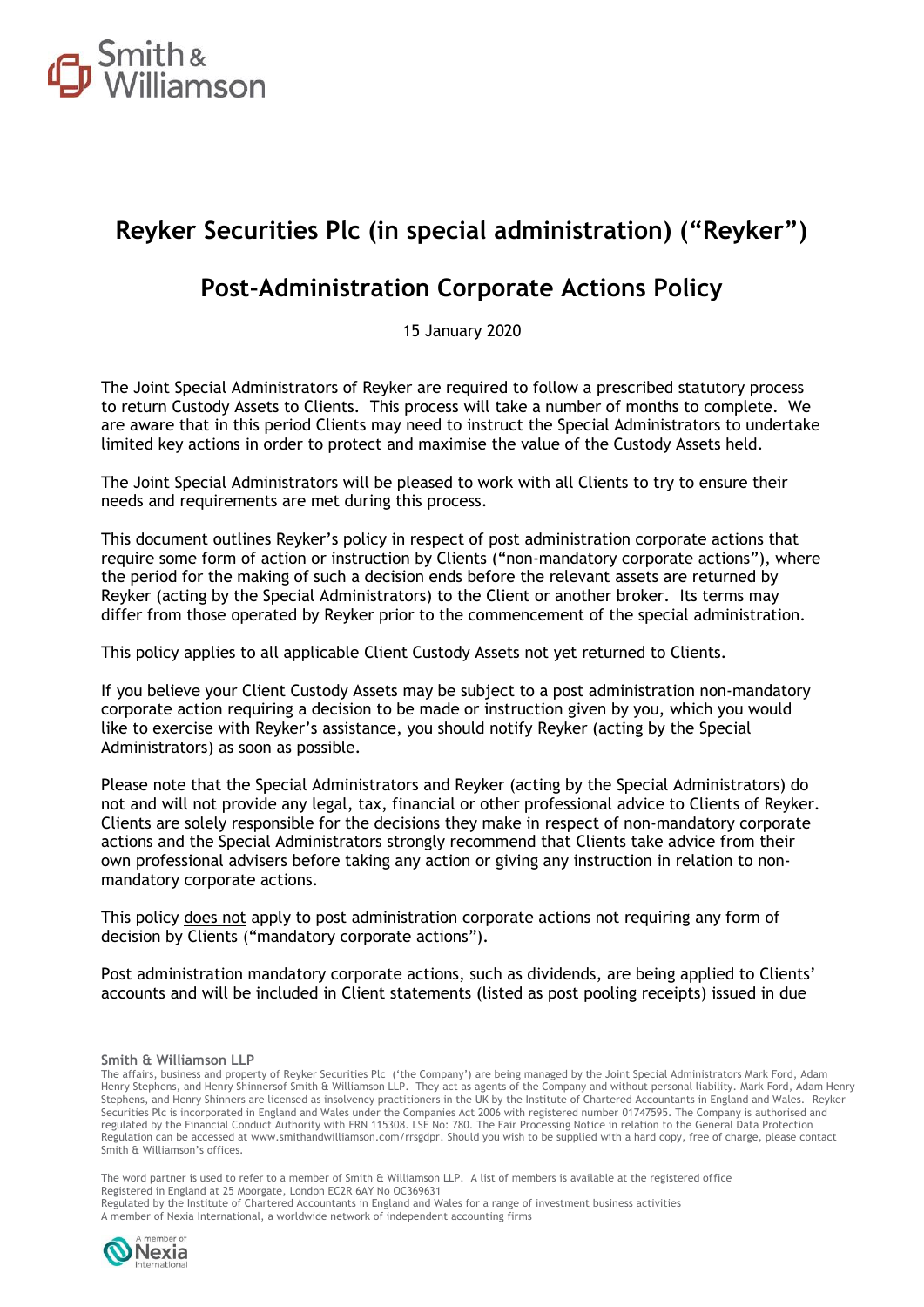

course by Reyker (acting by the Special Administrators). These monies are received into client bank accounts opened for this purpose and are reconciled separately from the Client Money Pool.

The treatment of receipts from mandatory corporate actions (including conversions or redemptions which may result in a change in the nature of a Client Custody Asset) will be subject to a separate policy to be issued by the Special Administrators.

The Special Administrators have consulted with the FCA and FSCS in determining this policy.

#### **Introduction**

Reyker (acting by the Special Administrators) is following a statutory process in order to return Client Custody Assets as soon as possible. This will include a Distribution Plan approved by Court which it is currently proposed will form part of a transfer of all or part of the business of Reyker.

Reyker (acting by the Special Administrators) is conscious that, due to the special administration of Reyker, Clients are currently unable to access their investment portfolios as would normally be the case and that this includes an inability to deal with any post-administration non-mandatory corporate actions.

Insofar as it is reasonably practical and in line with the duties of Reyker (acting by the Special Administrators) to do so, Reyker will continue to assist Clients in exercising their rights in respect of non-mandatory corporate actions arising post administration and prior to the return of Client Custody Assets to Clients.

However, there are certain issues (outlined below) that will limit the action that Reyker (acting by the Special Administrators) is able to take in this regard.

#### **Conditions**

Reyker (acting by the Special Administrators) will only be able to assist Clients in exercising nonmandatory post administration corporate actions expiring prior to the return of relevant assets where the below conditions are satisfied (or waived in the absolute discretion of the Special Administrators). **However, even where these conditions are met Reyker (acting by the Special Administrators) retains an absolute discretion as to whether to complete a non-mandatory corporate action or not and cannot guarantee that it will be in a position to complete requested corporate actions**.

#### **1. Clients to identify the corporate action and provide instructions**

Reyker (acting by the Special Administrators) is not in a position to notify Clients of any nonmandatory corporate actions arising in respect of their Client Custody Assets. Accordingly, Reyker (acting by the Special Administrators) will normally only consider acting in respect of a relevant non-mandatory corporate action insofar as the relevant Client notifies Reyker of it and provides any relevant instructions to Reyker.

Any such instructions will need to be provided to Reyker (acting by the Special Administrators) sufficiently in advance of when the relevant instructions are required to be given effect to, so that there is time to carry out the necessary steps and any requisite KYC checks.

#### **2. Ownership of Client Custody Assets**

Reyker (acting by the Special Administrators) must be satisfied in its absolute discretion that the Client claiming to be entitled to exercise the non-mandatory corporate action is the only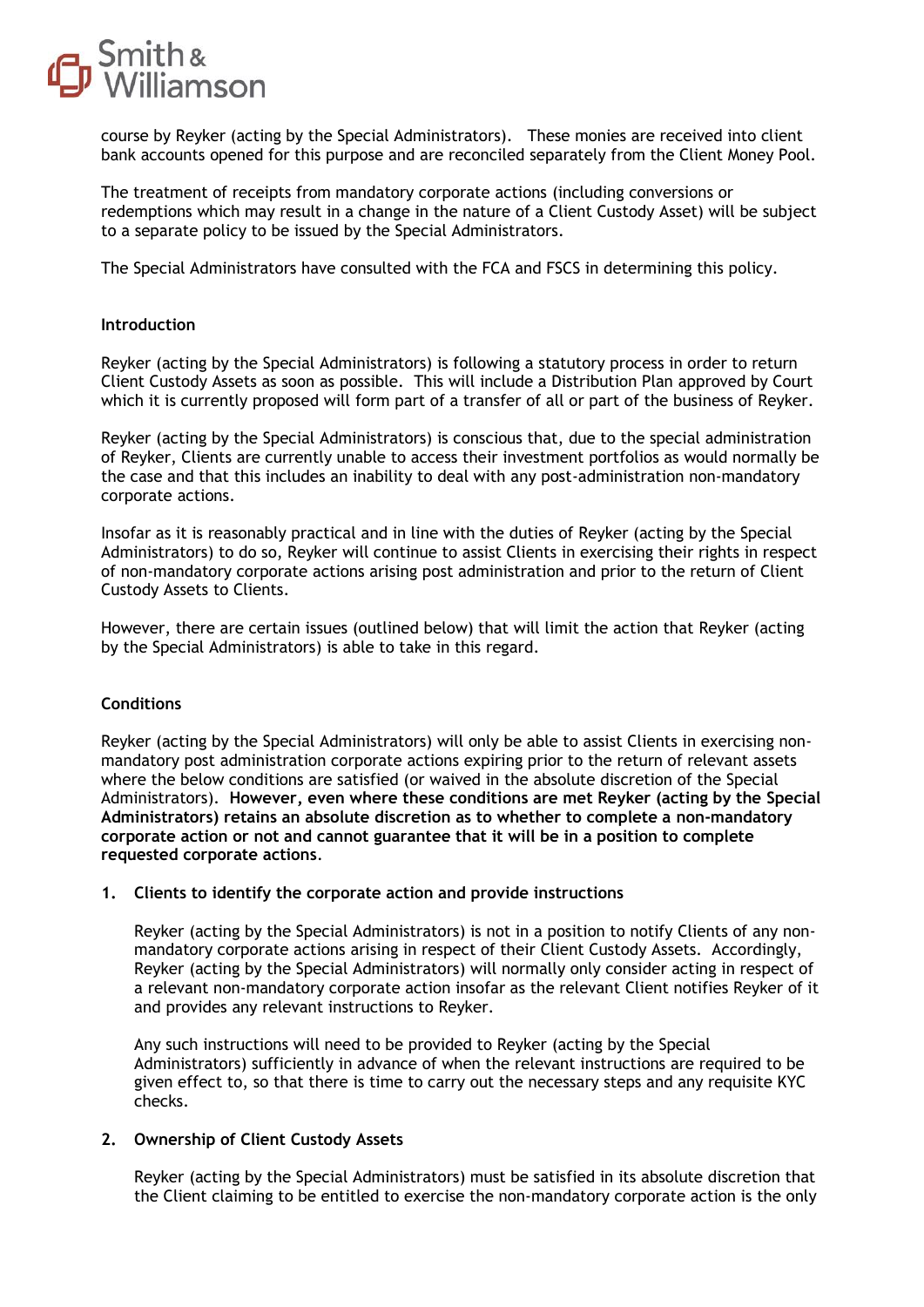

claimant in respect of the relevant Client Custody Asset(s) and no third party holds security over the Client Custody Asset.

The CASS reconciliation was completed in December 2019. However, notwithstanding the completion of the CASS reconciliation, should any uncertainty about ownership exist, Reyker (acting by the Special Administrators) will not be able to assist Clients to exercise nonmandatory corporate actions.

#### **3. Client Custody Assets subject to actual or potential restrictions**

Reyker (acting by the Special Administrators) will also need to be satisfied that the relevant Client Custody Assets are not subject to any restriction, or other issue, that may prevent them undertaking the requested corporate action.

#### **4. Access to custodians and depositories**

Reyker (acting by the Special Administrators) is working to gain access to custodian and depository systems where Client Custody Assets are held. Where we are unable to gain access to the relevant systems this may impact Reyker's ability to exercise corporate actions in the short term. However, we do not anticipate that this will prevent the return of Custody Assets in due course.

#### **5. Transaction costs**

Clients will need to pay to Reyker (acting by the Special Administrators) a transaction fee, reflecting the anticipated cost to the Special Administration of facilitating the exercise, by or on behalf of the Client, of the relevant option or election before any action can or will be taken by Reyker.

Please note that Reyker (acting by the Special Administrators) cannot guarantee that they will always be able to give effect to an instruction, even where the applicable transaction fee has been paid. In such circumstances the Special Administrators will consider whether the fee can be refunded.

The Financial Services Compensation Scheme ("FSCS") has confirmed that eligible Clients may receive compensation in respect of such fees paid by a Client.

#### **6. ISA accounts**

Where a Client's ISA account is fully subscribed and an allocation of funds are received from a corporate action, the Special Administrators reserve the right to allocate funds received to the Client's trading account.

#### **Policy**

Where the conditions set out above are satisfied and the post administration non-mandatory corporate action expires or is required to be actioned prior to any return of the relevant Client Custody Assets, the following policy will apply: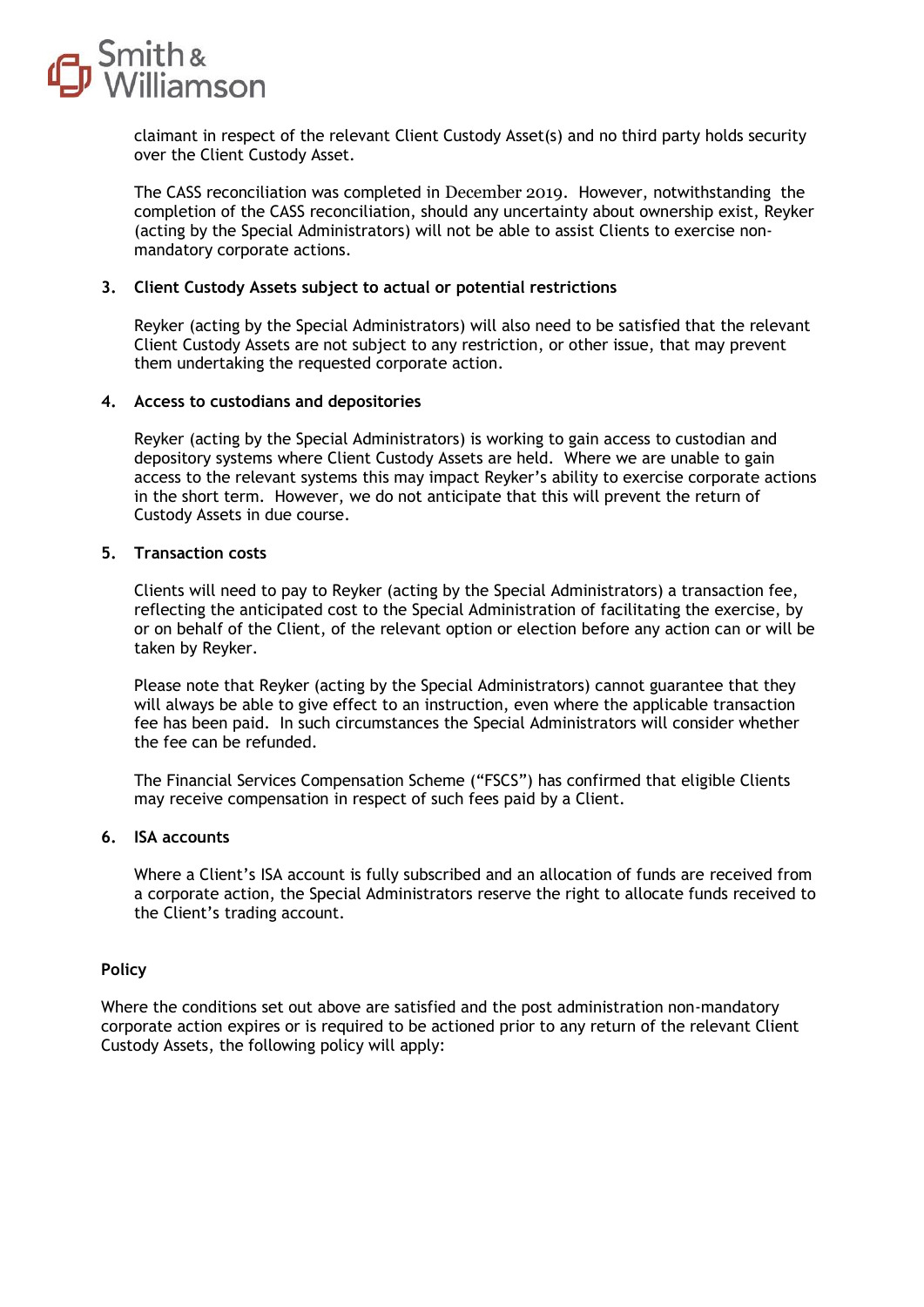# Smith &

| <b>Policy</b>                                                                                                                                                | Fee                                                                                                                                                          |                                                                                                                                                                                   |                                                                                                                                                                                                                                                                                      |
|--------------------------------------------------------------------------------------------------------------------------------------------------------------|--------------------------------------------------------------------------------------------------------------------------------------------------------------|-----------------------------------------------------------------------------------------------------------------------------------------------------------------------------------|--------------------------------------------------------------------------------------------------------------------------------------------------------------------------------------------------------------------------------------------------------------------------------------|
| Reyker will endeavour to<br>give effect to any<br>instructions provided by<br>Clients.                                                                       | A fixed charge<br>of £500 will<br>apply per<br>instruction.<br>This fee must<br>be received in<br>advance of the<br>corporate                                |                                                                                                                                                                                   |                                                                                                                                                                                                                                                                                      |
|                                                                                                                                                              | action being<br>undertaken.                                                                                                                                  |                                                                                                                                                                                   |                                                                                                                                                                                                                                                                                      |
| Reyker will endeavour to<br>give effect to any<br>instructions provided by<br>Clients.                                                                       | A fixed charge<br>of £500 will<br>apply per<br>instruction.<br>This fee must<br>be received in<br>advance of the<br>corporate<br>action being<br>undertaken. |                                                                                                                                                                                   |                                                                                                                                                                                                                                                                                      |
|                                                                                                                                                              |                                                                                                                                                              | Reyker will endeavour to<br>exercise the warrant/rights                                                                                                                           | There will be a<br>fee, payable in<br>advance,<br>which will be<br>agreed<br>between the<br>Special<br>Administrators<br>and the Client<br>prior to any<br>action being<br>taken, which<br>will reflect the<br>cost to the<br>administration.<br>The minimum<br>fee will be<br>£500. |
|                                                                                                                                                              |                                                                                                                                                              | behalf subject to being put<br>in funds by the Client to<br>cover the exercise price.<br>Any securities consequently<br>issued will be delivered by<br>the issuer to Reyker where |                                                                                                                                                                                                                                                                                      |
| Client as Client Custody<br>Assets and will in due<br>course be distributed in<br>accordance with the<br>statutory process by the<br>Special Administrators. |                                                                                                                                                              |                                                                                                                                                                                   |                                                                                                                                                                                                                                                                                      |
|                                                                                                                                                              | on the relevant Client's<br>they will be held for the                                                                                                        |                                                                                                                                                                                   |                                                                                                                                                                                                                                                                                      |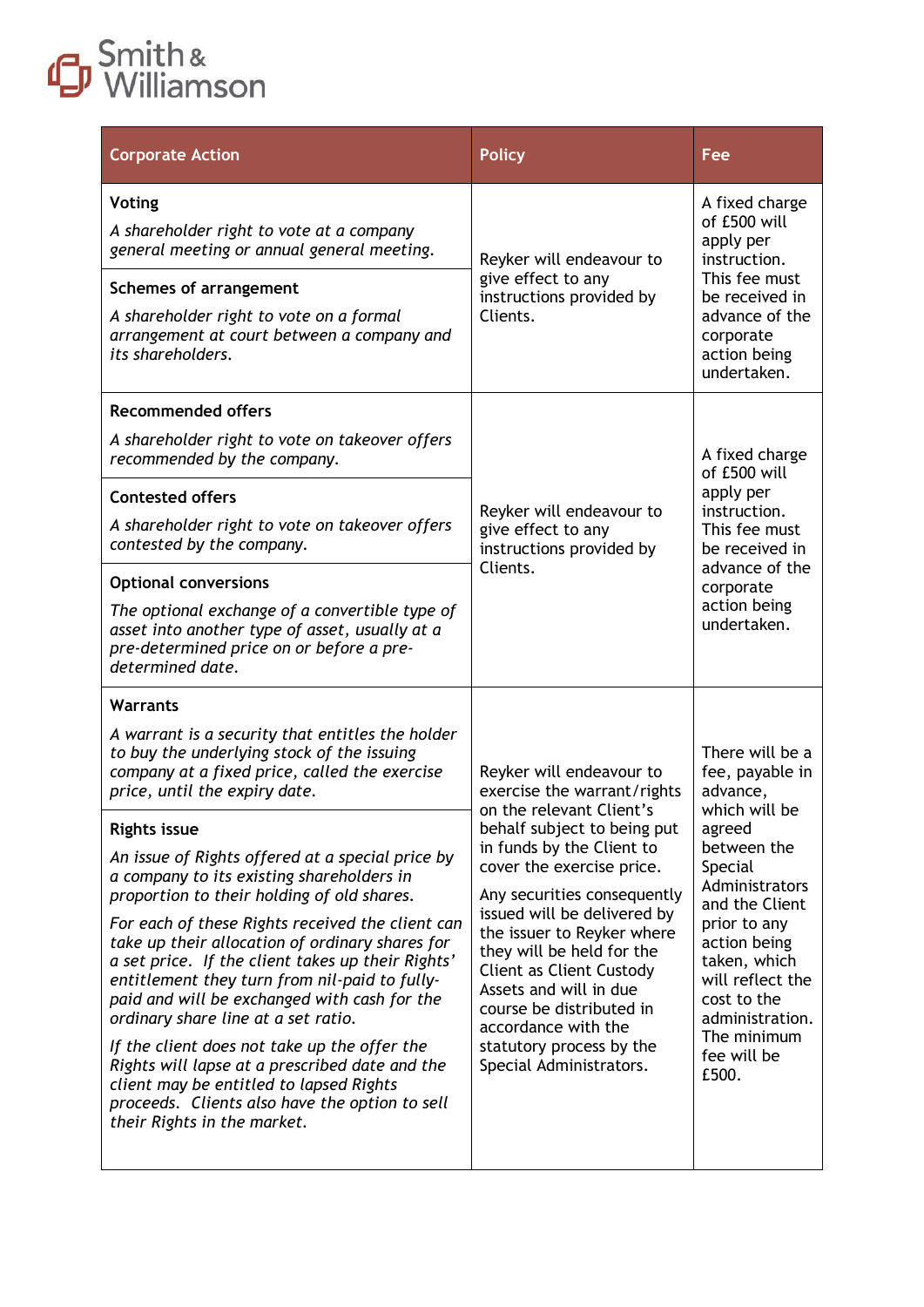## Smith &

| <b>Corporate Action</b>                                                                                                                                                                                                                                                                                                                                                                                                                                                                                          | <b>Policy</b>                                                                                                                                                                                                                                                                                                                                                                                                                                                                | Fee                                                                                                                                                                                                                                                                                  |
|------------------------------------------------------------------------------------------------------------------------------------------------------------------------------------------------------------------------------------------------------------------------------------------------------------------------------------------------------------------------------------------------------------------------------------------------------------------------------------------------------------------|------------------------------------------------------------------------------------------------------------------------------------------------------------------------------------------------------------------------------------------------------------------------------------------------------------------------------------------------------------------------------------------------------------------------------------------------------------------------------|--------------------------------------------------------------------------------------------------------------------------------------------------------------------------------------------------------------------------------------------------------------------------------------|
| Open offers<br>A secondary market offering, similar to a<br>Rights issue. In an open offer a shareholder is<br>given the opportunity to purchase stock at a<br>price that is lower than the current market<br>price. These entitlements are not tradeable<br>and no proceeds are available upon lapsing.                                                                                                                                                                                                         | Reyker will endeavour to<br>exercise the warrant/rights<br>on the relevant Client's<br>behalf subject to being put<br>in funds by the Client to<br>cover the exercise price.<br>Any securities consequently<br>issued will be delivered by<br>the issuer to Reyker where<br>they will be held for the<br><b>Client as Client Custody</b><br>Assets and will in due<br>course be distributed in<br>accordance with the<br>statutory process by the<br>Special Administrators. | There will be a<br>fee, payable in<br>advance,<br>which will be<br>agreed<br>between the<br>Special<br>Administrators<br>and the Client<br>prior to any<br>action being<br>taken, which<br>will reflect the<br>cost to the<br>administration.<br>The minimum<br>fee will be<br>£500. |
| <b>Unlisted Securities</b><br>The corporate action will replicate a standard<br>instrument, even though the unlisted security<br>may be classified as a non-standard asset and<br>require a different form of notification.<br>Notification is likely to be provided by either<br>the corporate advisor, the Company Board of<br>Directors or possibly, if the underlying<br>investment is a fund, from the fund<br>administrator.<br>Other corporate actions<br>Any other corporate actions not detailed above. | Reyker will endeavour to<br>exercise the corporate<br>action on the relevant<br>Client's behalf.<br>Should any financial<br>instrument consequently be<br>issued, these will be held<br>for the Client as Client<br>Custody Assets and will in<br>due course be distributed<br>in accordance with the<br>statutory process by the<br>Special Administrators.                                                                                                                 | There will be a<br>fee, payable in<br>advance,<br>which will be<br>agreed<br>between the<br>Special<br>Administrators<br>and the client<br>prior to any<br>action being<br>taken, which<br>will reflect the<br>cost to the<br>administration.<br>The minimum<br>fee will be<br>£500. |

#### **Action you should take**

If you would like to exercise any non-mandatory corporate actions expiring prior to the return of Client Custody Assets, please notify the Special Administrators as soon as possible of your proposed instructions, providing all relevant details, papers and clear written instructions, using the email or telephone details set out below:

- [caelections@reyker.com](mailto:caelections@reyker.com)
- 0800 048 9512